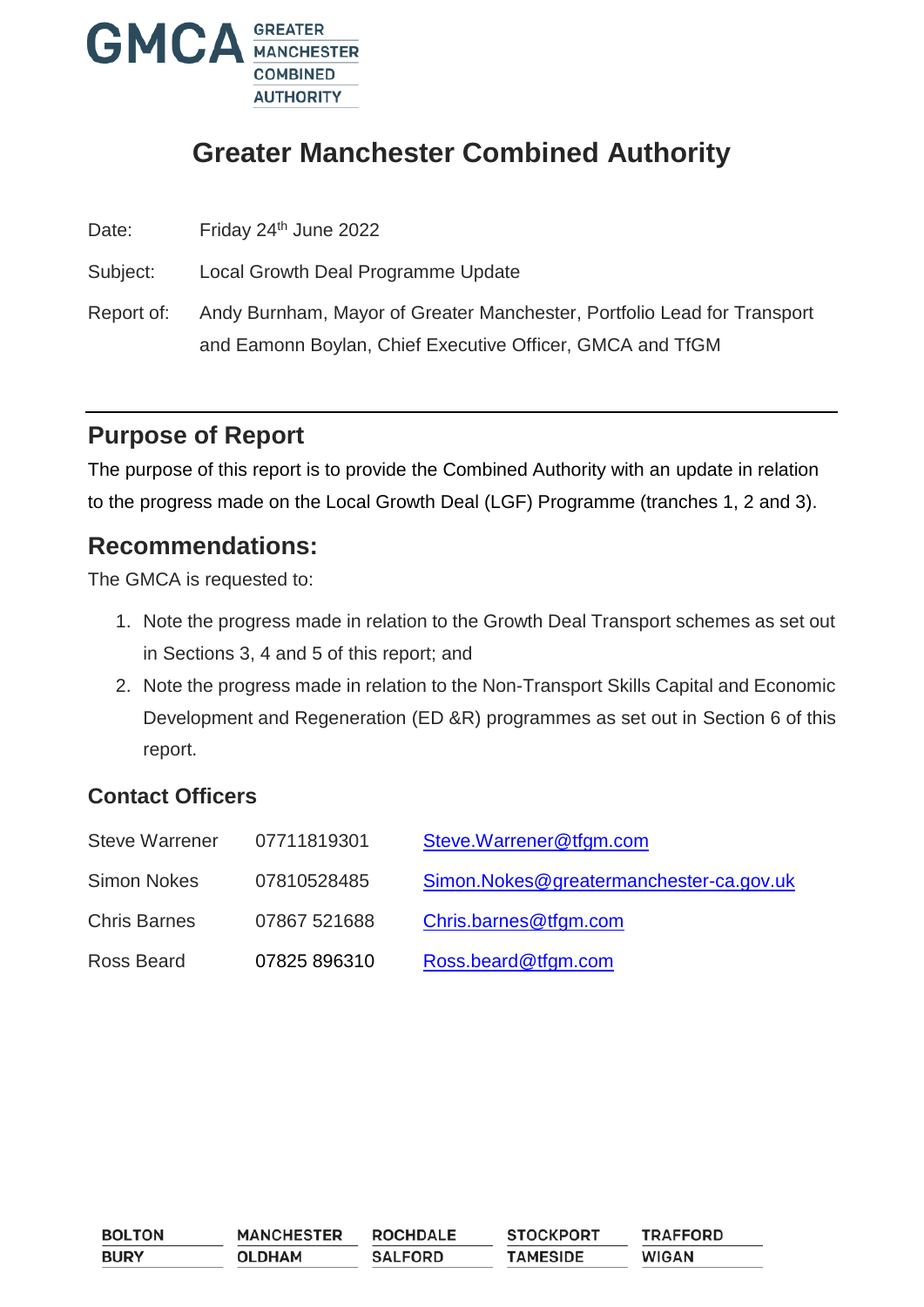## **Equalities Impact, Carbon and Sustainability Assessment:**

| <b>Impacts Questionnaire</b>                                                                                                           |         |                                                                                                                                                                                                                                                 |                                                                                                                                                |                                                                         |  |                                                                                   |  |                                                                              |
|----------------------------------------------------------------------------------------------------------------------------------------|---------|-------------------------------------------------------------------------------------------------------------------------------------------------------------------------------------------------------------------------------------------------|------------------------------------------------------------------------------------------------------------------------------------------------|-------------------------------------------------------------------------|--|-----------------------------------------------------------------------------------|--|------------------------------------------------------------------------------|
| Impact Indicator                                                                                                                       | Result  | Justification/Mitigation                                                                                                                                                                                                                        |                                                                                                                                                |                                                                         |  |                                                                                   |  |                                                                              |
| Equality and Inclusion                                                                                                                 |         |                                                                                                                                                                                                                                                 |                                                                                                                                                |                                                                         |  |                                                                                   |  |                                                                              |
| Health                                                                                                                                 | G       | The Growth Deal Programme provides improved public transport links and active travel<br>opportunities                                                                                                                                           |                                                                                                                                                |                                                                         |  |                                                                                   |  |                                                                              |
| Resilience and<br>Adaptation                                                                                                           | G       | The Growth Deal programme as a whole includes a series of measures designed to encourage<br>economic growth through transport improvements to encourage modal shift to public transport<br>and active travel and enhanced access to employment. |                                                                                                                                                |                                                                         |  |                                                                                   |  |                                                                              |
| Housing                                                                                                                                |         |                                                                                                                                                                                                                                                 |                                                                                                                                                |                                                                         |  |                                                                                   |  |                                                                              |
| Economy                                                                                                                                | G       | The purpose of the Growth Deal programme is to support further economic growth in GM.                                                                                                                                                           |                                                                                                                                                |                                                                         |  |                                                                                   |  |                                                                              |
| Mobility and<br>Connectivity                                                                                                           | G       | The Growth Deal programme as a whole includes a series of measures designed to encourage<br>modal shift to public transport and active travel.                                                                                                  |                                                                                                                                                |                                                                         |  |                                                                                   |  |                                                                              |
| Carbon, Nature and<br>Environment                                                                                                      | G       | The Growth Deal programme as a whole includes a series of measures designed to encourage<br>modal shift to public transport and active travel.                                                                                                  |                                                                                                                                                |                                                                         |  |                                                                                   |  |                                                                              |
| Consumption and<br>Production                                                                                                          |         |                                                                                                                                                                                                                                                 |                                                                                                                                                |                                                                         |  |                                                                                   |  |                                                                              |
| Contribution to achieving the GM<br>Carbon Neutral 2038 target                                                                         |         | The Growth Deal programme as a whole includes a series of measures designed to encourage<br>modal shift to public transport and active travel.                                                                                                  |                                                                                                                                                |                                                                         |  |                                                                                   |  |                                                                              |
| <b>Further Assessment(s):</b>                                                                                                          |         | Carbon Assessment                                                                                                                                                                                                                               |                                                                                                                                                |                                                                         |  |                                                                                   |  |                                                                              |
| Positive impacts overall,<br>whether long or short<br>term.                                                                            |         | Mix of positive and<br>negative impacts. Trade-<br>offs to consider.                                                                                                                                                                            |                                                                                                                                                |                                                                         |  | Mostly negative, with at<br>least one positive aspect.<br>Trade-offs to consider. |  | <b>Negative impacts overall.</b>                                             |
|                                                                                                                                        |         |                                                                                                                                                                                                                                                 |                                                                                                                                                |                                                                         |  |                                                                                   |  |                                                                              |
|                                                                                                                                        |         |                                                                                                                                                                                                                                                 |                                                                                                                                                |                                                                         |  |                                                                                   |  |                                                                              |
| <b>Carbon Assessment</b>                                                                                                               |         |                                                                                                                                                                                                                                                 |                                                                                                                                                |                                                                         |  |                                                                                   |  |                                                                              |
| <b>Overall Score</b>                                                                                                                   |         |                                                                                                                                                                                                                                                 |                                                                                                                                                |                                                                         |  |                                                                                   |  |                                                                              |
| <b>Buildings</b>                                                                                                                       | Result  |                                                                                                                                                                                                                                                 | Justification/Mitigation                                                                                                                       |                                                                         |  |                                                                                   |  |                                                                              |
| New Build residential                                                                                                                  | N/A     |                                                                                                                                                                                                                                                 |                                                                                                                                                |                                                                         |  |                                                                                   |  |                                                                              |
| Residential building(s)<br>renovation/maintenance                                                                                      | N/A     |                                                                                                                                                                                                                                                 |                                                                                                                                                |                                                                         |  |                                                                                   |  |                                                                              |
| New Build Commercial/<br>Industrial                                                                                                    | #DIV/0! |                                                                                                                                                                                                                                                 |                                                                                                                                                |                                                                         |  |                                                                                   |  |                                                                              |
| <b>Transport</b>                                                                                                                       |         |                                                                                                                                                                                                                                                 |                                                                                                                                                |                                                                         |  |                                                                                   |  |                                                                              |
| Active travel and public<br>transport                                                                                                  |         |                                                                                                                                                                                                                                                 | The Growth Deal programme as a whole includes a series of measures designed to<br>encourage modal shift to public transport and active travel. |                                                                         |  |                                                                                   |  |                                                                              |
| iRoads, Parking and<br><b>Vehicle Access</b>                                                                                           |         | The Growth Deal programme as a whole includes a series of measures designed to<br>encourage modal shift to public transport and active travel.                                                                                                  |                                                                                                                                                |                                                                         |  |                                                                                   |  |                                                                              |
| Access to amenities                                                                                                                    |         | The Growth Deal programme as a whole includes new transport links and a series of                                                                                                                                                               |                                                                                                                                                |                                                                         |  |                                                                                   |  |                                                                              |
| Vehicle procurement                                                                                                                    |         | measures designed to encourage modal shift to public transport and active travel.<br>The Growth Deal Programme includes the purchase of new trams which will provide<br>sustainable public transport within GM                                  |                                                                                                                                                |                                                                         |  |                                                                                   |  |                                                                              |
| Land Use                                                                                                                               |         |                                                                                                                                                                                                                                                 |                                                                                                                                                |                                                                         |  |                                                                                   |  |                                                                              |
| Land use                                                                                                                               | N/A     |                                                                                                                                                                                                                                                 |                                                                                                                                                |                                                                         |  |                                                                                   |  |                                                                              |
|                                                                                                                                        |         |                                                                                                                                                                                                                                                 |                                                                                                                                                |                                                                         |  |                                                                                   |  |                                                                              |
| No associated<br>carbon impacts<br>expected.                                                                                           | carbon. | High standard in<br>terms of practice<br>and awareness on                                                                                                                                                                                       |                                                                                                                                                | Mostly best practice<br>with a good level of<br>awareness on<br>carbon. |  | Partially meets best<br>practice/awareness,<br>significant room to<br>improve.    |  | Not best practice<br>and/ or insufficient<br>awareness of carbon<br>impacts. |
| <b>Risk Management</b><br>Risk management considerations are referred in paragraphs 4.24 of the report.<br><b>Legal Considerations</b> |         |                                                                                                                                                                                                                                                 |                                                                                                                                                |                                                                         |  |                                                                                   |  |                                                                              |
| There are no legal considerations.                                                                                                     |         |                                                                                                                                                                                                                                                 |                                                                                                                                                |                                                                         |  |                                                                                   |  |                                                                              |

| <b>Buildings</b>                                  | Result  | Justification/Mitigation                                                                                                                                               |                                                                         |                                                                                 |                                                                             |  |  |  |
|---------------------------------------------------|---------|------------------------------------------------------------------------------------------------------------------------------------------------------------------------|-------------------------------------------------------------------------|---------------------------------------------------------------------------------|-----------------------------------------------------------------------------|--|--|--|
| New Build residential                             | N/A     |                                                                                                                                                                        |                                                                         |                                                                                 |                                                                             |  |  |  |
| Residential building(s)<br>renovation/maintenance | N/A     |                                                                                                                                                                        |                                                                         |                                                                                 |                                                                             |  |  |  |
| New Build Commercial/<br>Industrial               | #DIV/0! |                                                                                                                                                                        |                                                                         |                                                                                 |                                                                             |  |  |  |
| <b>Transport</b>                                  |         |                                                                                                                                                                        |                                                                         |                                                                                 |                                                                             |  |  |  |
| Active travel and public<br>transport             |         | The Growth Deal programme as a whole includes a series of measures designed to<br>encourage modal shift to public transport and active travel.                         |                                                                         |                                                                                 |                                                                             |  |  |  |
| Roads, Parking and                                |         | The Growth Deal programme as a whole includes a series of measures designed to                                                                                         |                                                                         |                                                                                 |                                                                             |  |  |  |
| <b>Vehicle Access</b>                             |         | encourage modal shift to public transport and active travel.                                                                                                           |                                                                         |                                                                                 |                                                                             |  |  |  |
| Access to amenities                               |         | The Growth Deal programme as a whole includes new transport links and a series of<br>measures designed to encourage modal shift to public transport and active travel. |                                                                         |                                                                                 |                                                                             |  |  |  |
| Vehicle procurement                               |         | The Growth Deal Programme includes the purchase of new trams which will provide<br>sustainable public transport within GM                                              |                                                                         |                                                                                 |                                                                             |  |  |  |
| Land Use                                          |         |                                                                                                                                                                        |                                                                         |                                                                                 |                                                                             |  |  |  |
| Land use                                          | N/A     |                                                                                                                                                                        |                                                                         |                                                                                 |                                                                             |  |  |  |
| No associated<br>carbon impacts<br>expected.      | carbon. | High standard in<br>terms of practice<br>and awareness on                                                                                                              | Mostly best practice<br>with a good level of<br>awareness on<br>carbon. | Partially meets best<br>practice/ awareness,<br>significant room to<br>improve. | Not best practice<br>and/or insufficient<br>awareness of carbon<br>impacts. |  |  |  |

## **Risk Management**

## **Legal Considerations**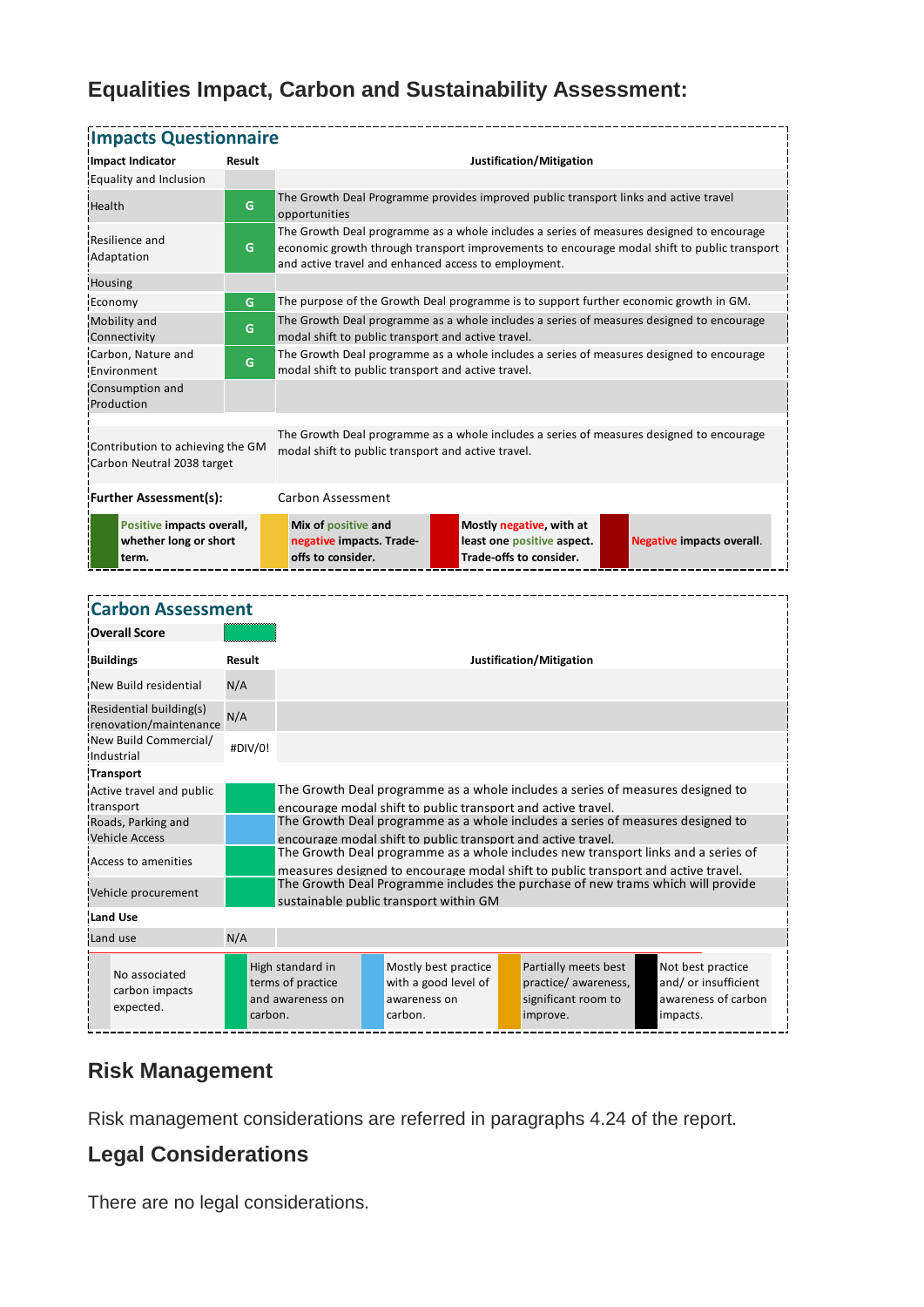## **Financial Consequences – Revenue**

There are no revenue considerations.

## **Financial Consequences – Capital**

Financial Consequences – Capital, are referenced in paragraphs 2.1, 2.2, 2.3, 4.23, 4.24, and, 5.6 of the report.

### **Number of attachments to the report: ?** None

### **Comments/recommendations from Overview & Scrutiny Committee**

N/A

## **Background Papers**

None

# **Tracking/ Process**

Does this report relate to a major strategic decision, as set out in the GMCA Constitution?

Yes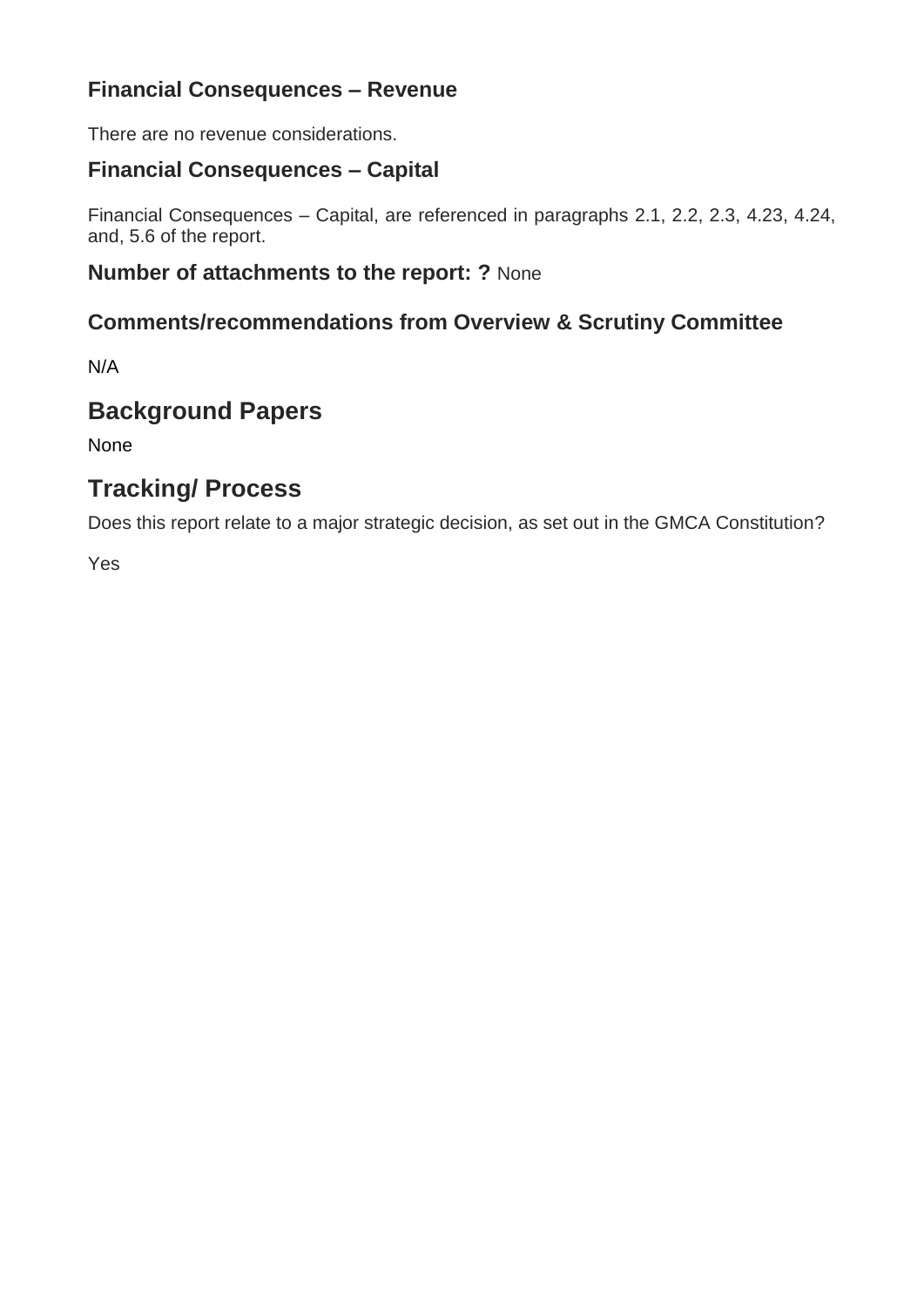## **1 Executive Summary**

1.1 This report provides an update in relation to the progress made on the Local Growth Deal programme since the last update provided to the GMCA in December 2022. The report sets out progress on the Transport Majors, Minors and Additional Priorities and the Skills Capital and Economic Development & Regeneration (ED &R) Programmes (Growth Deal 1, 2 and 3).

## **2 Introduction**

- 2.1 The Local Growth Deal (LGF) announcements made by Government in July 2014, January 2015 and November 2016 confirmed capital funding for Greater Manchester in relation to a programme of Major Schemes, Minor Works, Additional Priorities, Skills Capital and Economic Development & Regeneration (ED &R) Programmes (Growth Deal 1, 2 and 3).
- 2.2 In March 2021, in line with the prevailing grant conditions, the Growth Deal Programme reported full spend of all of the LGF grant.
- 2.3 The projects which remain to be completed beyond March 2021 are being funded through utilising non-Growth Deal funding. This will be achieved through using the local flexibility written into LGF under the 'Single Pot' principles following the GMCA approval of the introduction of additional projects into the LGF programme in July 2019 and July 2020. Recycled funding from these projects will be utilised to complete the full LGF programme.

## **3 LGF Transport Major Schemes**

#### **Overview**

- 3.1 The Growth Deal Major Transport scheme programme is made up of fifteen schemes, delivered either by TfGM or Local Authority Partners.
- 3.2 Thirteen of the Growth Deal schemes have progressed through Full Approval and are now either complete or in implementation (either in their entirety or on a phased Full Approval basis); with a further two schemes having secured Conditional Approval and now working towards the achievement of Full Approval.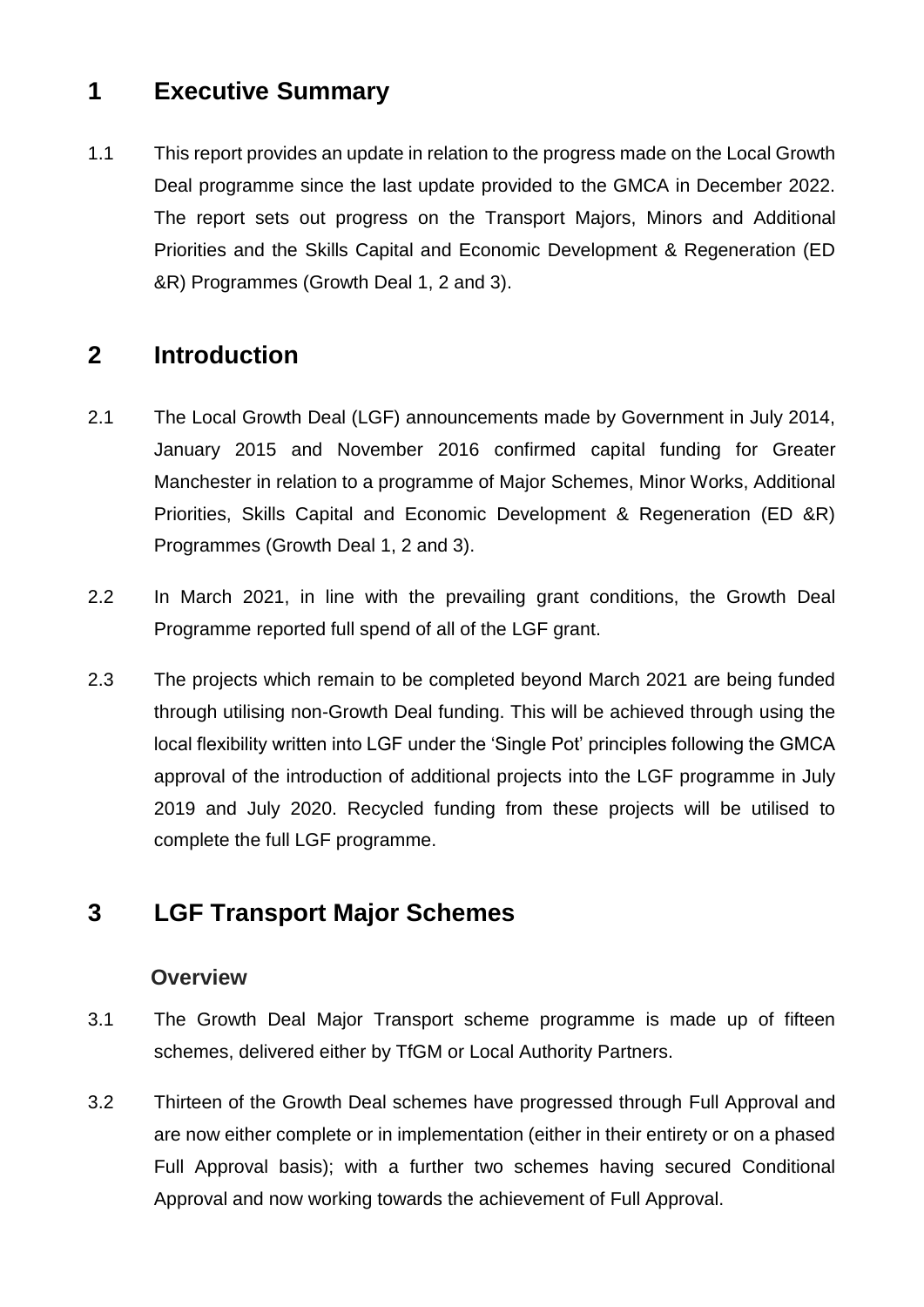- 3.3 Six Major schemes, namely the Wigan Bus Station, MSIRR Regent Road/Water Street, Wigan A49 Link Road, Ashton Interchange, MSIRR Great Ancoats Street and Stockport TCAP projects are complete.
- 3.4 Work to deliver the remaining Major Schemes within the Growth Deal programme has been continuing in recent months. A brief summary of the current position in relation to each of these schemes is provided within item 4 of this paper.

## **4 Individual Transport Schemes Update**

#### **South Heywood Area Wide Improvements**

4.1 The scheme was granted Full Approval and funding in July 2020 in line with the agreed Growth Deal governance arrangements. The main works started on site in September 2020 and are progressing well with the full scheme forecast to complete by autumn 2022.

#### **Salford Central Station Additional Platforms**

- 4.2 An initial redevelopment scheme for Salford Central was granted Conditional Approval in June 2016 in line with the agreed Growth Deal governance arrangements. However, in September 2016, GMCA requested the development of a revised scheme that would safeguard future rolling stock extensions and timetabling development with an associated phased approach to delivery in order to maximise the benefits of the scheme.
- 4.3 TfGM and Salford City Council, in conjunction with Network Rail, have undertaken work to assess the potential to accommodate longer trains. The preferred infrastructure options identified were progressed to outline design, which has now been completed and progressed through the required Network Rail Governance for Railway Investment Projects.
- 4.4 During this period of design work, several operational challenges such as the positioning of track infrastructure for the Ordsall Chord, performance issues, and capacity challenges on this part of the network are placing delivery constraints on the scheme. The Manchester Recovery Taskforce (MRTF), which is focused on improving performance and reliability, does not believe that calls at the proposed new platforms at Salford Central can be accommodated in a performance neutral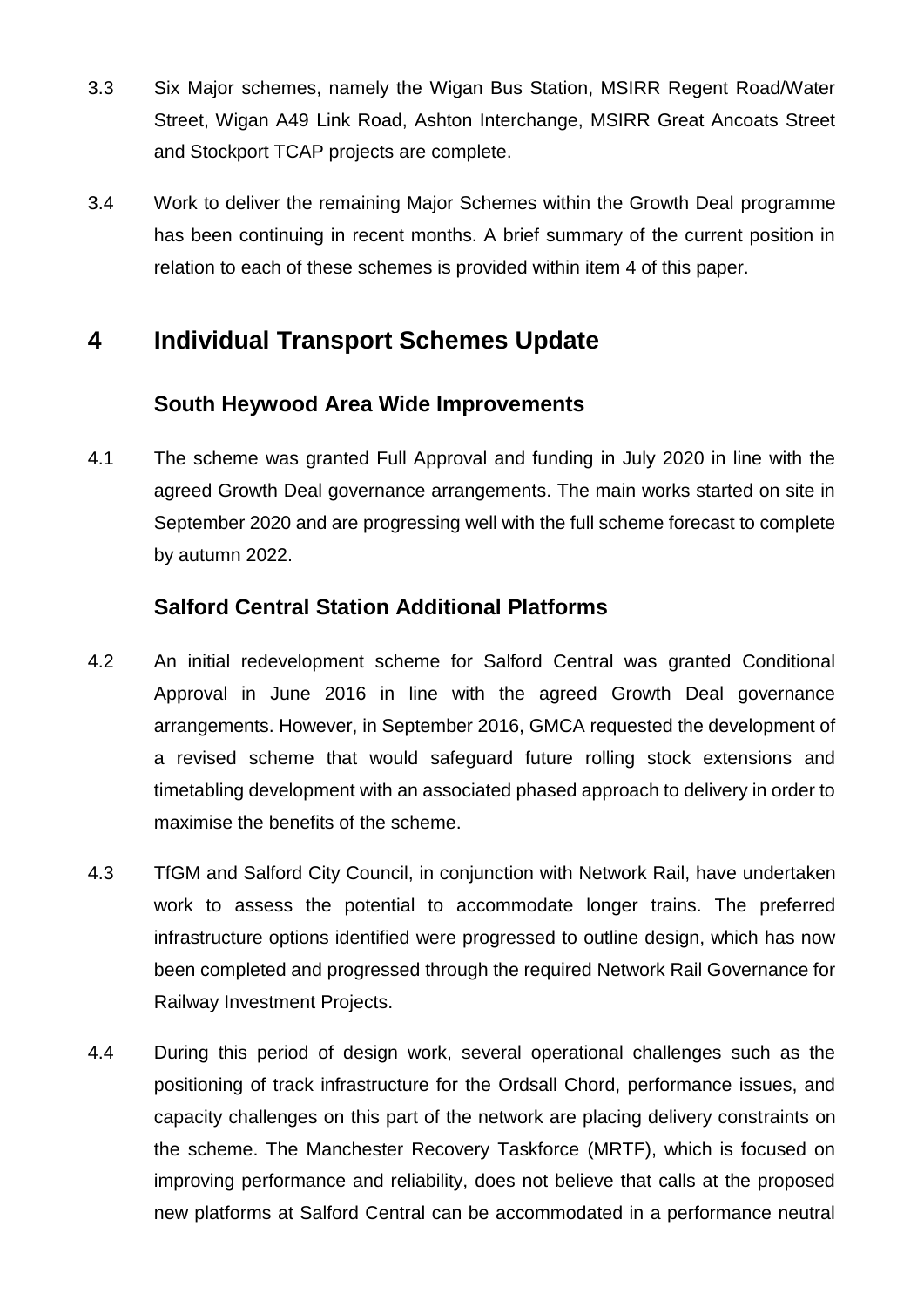way. To assess the impact and understand what additional infrastructure in the central Manchester area is needed to make the new platforms at Salford Central work, modelling work will be carried out to assess timetable impacts and infrastructure requirements. The rail industry will then evaluate the modelling output and the wider infrastructure development work being undertaken by the MRFT and consideration will be given to progressing to the next stage of development.

4.5 Network Rail have advised that the development of their complementary advanced renewals scheme on platforms 1 and 2, which will address the current accessibility issues on these operational platforms, is underway, with an expected start on site in autumn 2022.

#### **Wigan Gateway M58 Link Road**

4.6 The scheme was granted Conditional Approval in February 2018, in line with the agreed Growth Deal governance arrangements. In July 2020 GMCA granted approval of £1.9 million of Growth Deal 3 funding to facilitate the delivery of an advanced works package, including utility diversions and accommodation works, and these works are progressing well. The Council has appointed technical consultants to progress the detailed design of the scheme and is currently in the process of securing the necessary planning approvals. The impacts of Covid 19 and other external global pressures on the supply chain are being considered as part of the final design and cost estimate and, subject to the satisfactory conclusion of this exercise, a Full Approval Business Case is planned to be submitted in winter 2022.

#### **Stockport Mixed Use and Interchange**

- 4.7 Conditional Approval for the original Interchange scheme was granted in November 2015, in line with the agreed Growth Deal governance arrangements. A further Gateway Review to assess the subsequently developed Mixed Use scheme was concluded in late 2019 and, in turn, approved in line with the agreed Growth Deal governance arrangements in May 2020.
- 4.8 Full Approval for the scheme was granted in July 2020 to enable a staged series of contractual commitments to be entered into with the Main Contractor. Following a health check, the Stockport Interchange Mixed Use scheme was granted Final Full Approval in December 2021.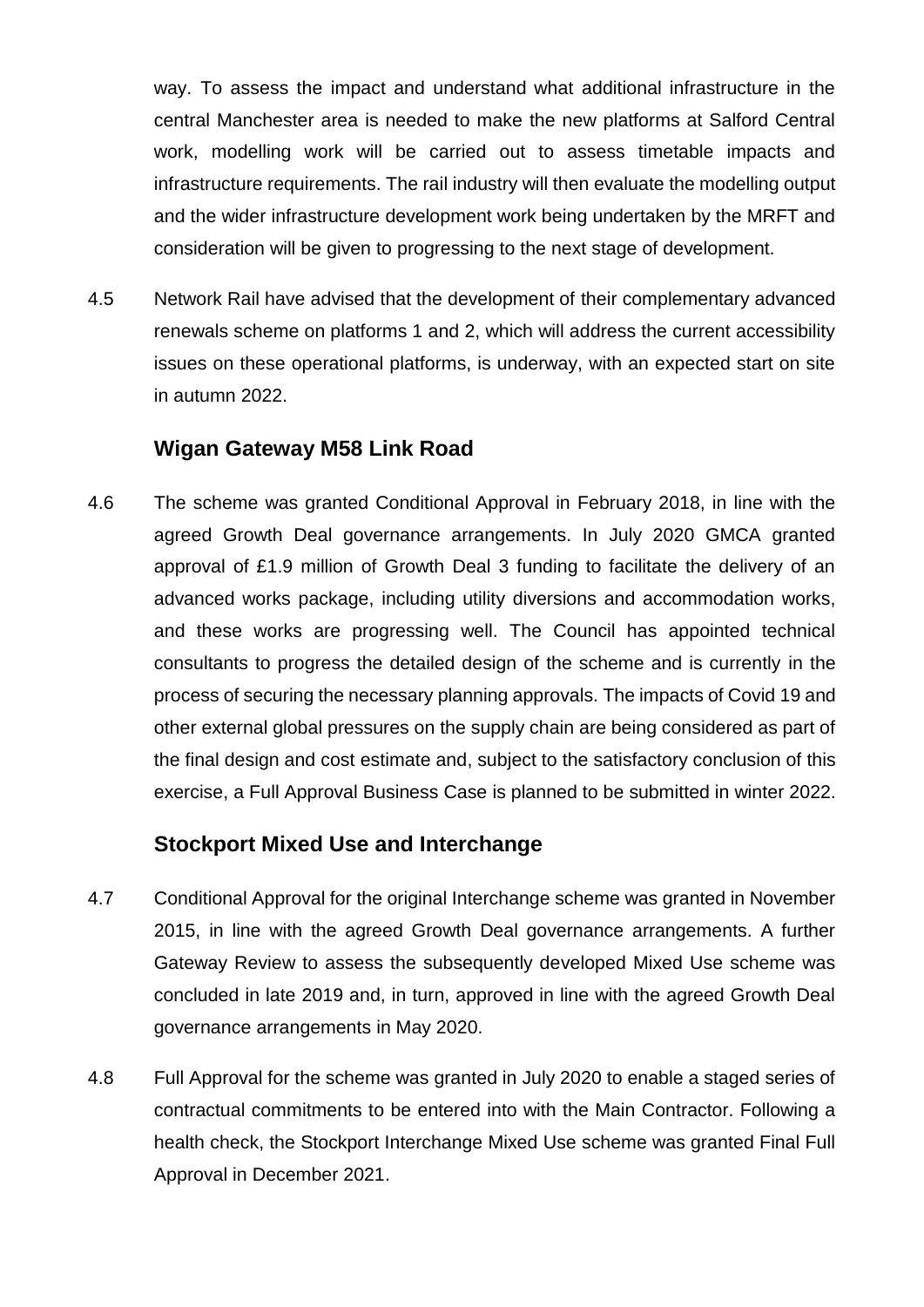4.9 As previously reported, a temporary Travelshop was constructed and subsequently opened in January 2021 and an early works package to construct a temporary bus station on the site of nearby Heaton Lane car park was completed and brought into operational use in August 2021, to enable bus operations to continue throughout the main construction works. A subsequent works package was then progressed to clear the main site in preparation for the main construction works, which commenced in January 2022 and are now progressing well on both the residential and transport elements of the scheme. The Interchange is currently forecast to open by spring 2024, with the residential element forecast to complete in autumn 2024.

#### **Salford Bolton Network Improvement Programme**

- 4.10 The Salford Bolton Network Improvements (SBNI) scheme is being delivered via a number of Delivery Packages (DP). Each package comprises a series of interventions which focus on improvements to junction layouts, pedestrian access provisions, bus priority measures and cycle infrastructure, all of which have been developed in collaboration with Salford City Council and Bolton Council.
- 4.11 The Conditional Approval business case for the Salford Bolton Network Improvement programme was approved, in line with the agreed Growth Deal governance arrangements, in February 2016. The SBNI delivery packages are being delivered through a phased approval and delivery approach under the Growth Deal Minor Scheme Governance arrangements, as previously agreed.
- 4.12 Significant progress has been made in Bolton where the majority of schemes are now complete. Works are ongoing on the final scheme, Delivery Package 5D (Bradshawgate) which is currently on site and anticipated to be complete in autumn 2022.
- 4.13 Works on the Salford Delivery Package 3 (A666) are ongoing and anticipated to be completed later this year. Works on Salford Delivery Package 8 (Walkden Park & Ride) are forecast to start in summer 2022. Works are ongoing to finalise the development of the remaining reserve schemes within the programme with an overall programme completion currently forecast for spring 2023.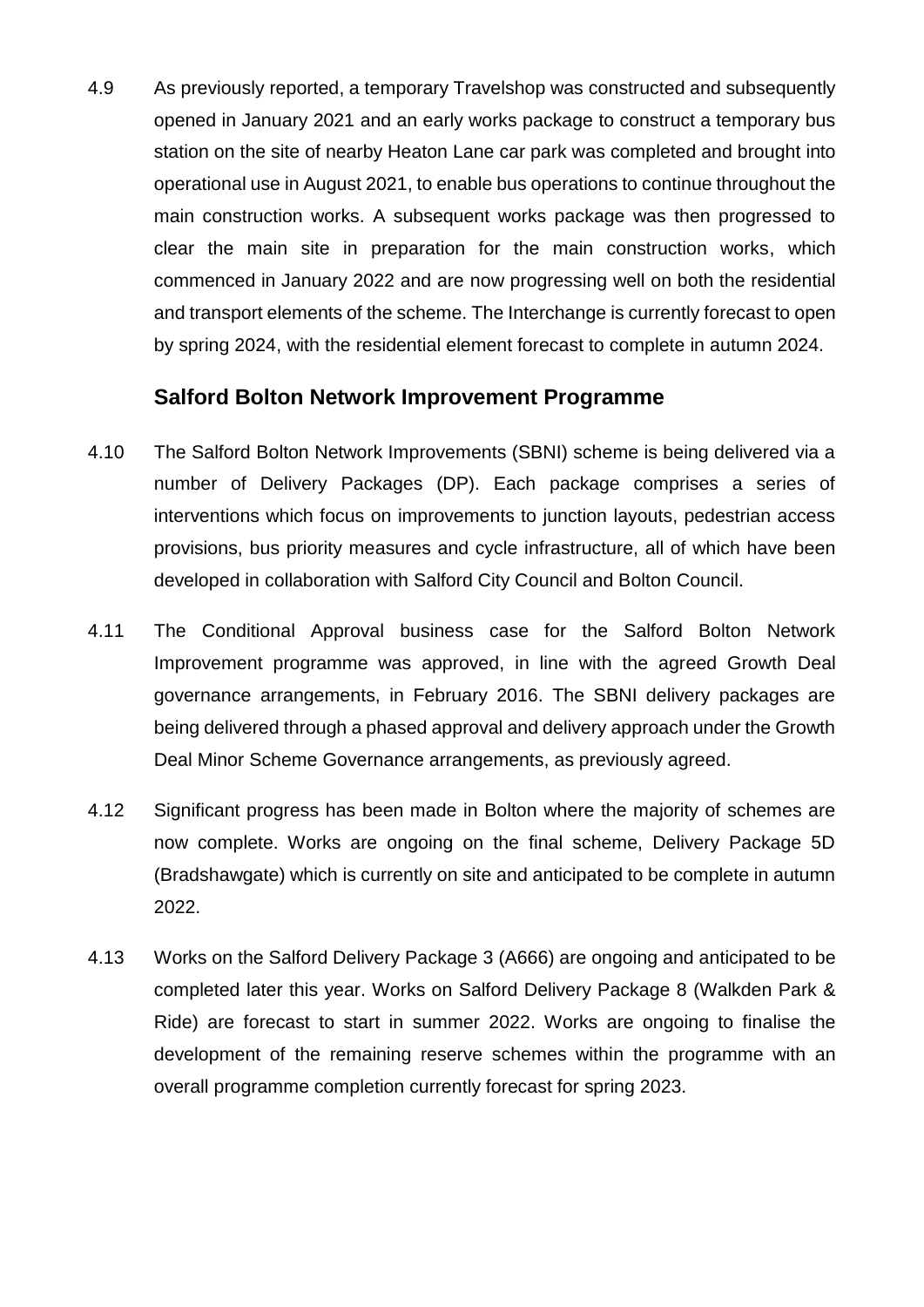#### **Metrolink Service Improvement Package**

4.14 Following the granting of Full Approval for this package of works in summer 2014, all of the 16 trams funded from the Growth Deal programme came into operational use in October 2016. With regards to the supporting infrastructure works associated with this package of improvements, the new wheel lathe has been installed in the Trafford depot and the new substations are operational. Work to install a new turn back at Sale is complete and awaiting an update to the relevant tram supervisory software in order to allow it to be brought into operational use.

### **A5063 Trafford Road Improvements**

- 4.15 The scheme was granted Full Approval and funding in June 2020, in line with the agreed Growth Deal governance arrangements.
- 4.16 SCC awarded the main works contract in July 2020, with access to site granted at the start of November 2020. Significant progress has been made in the delivery of the scheme including the installation of new junction layout and traffic signals. The impacts of Covid 19 and other external global pressures on the supply chain have increased the schemes budget and additional non-Growth Deal funding has been agreed to ensure the benefits of the scheme are realised.
- 4.17 The first phase of resurfacing is now complete and works are programmed for completion in summer 2022.

## **Carrington Relief Road (Spur Extension)**

- 4.18 The scheme was granted Conditional Approval in January 2020. The new infrastructure is intended to relieve congestion on the A6144, the principal road serving the communities of Carrington and Partington, to enable further development to take place and to provide significant network improvements to facilitate future active travel and public transport improvements.
- 4.19 The scheme has now identified a preferred option and is progressing the design and planning application. Additionally, enabling works packages are being developed to relocate plant and industrial infrastructure within the land required for the scheme.
- 4.20 A full review of the scheme costs is being undertaken in preparation for the Full Business Case submission which is anticipated mid-2023.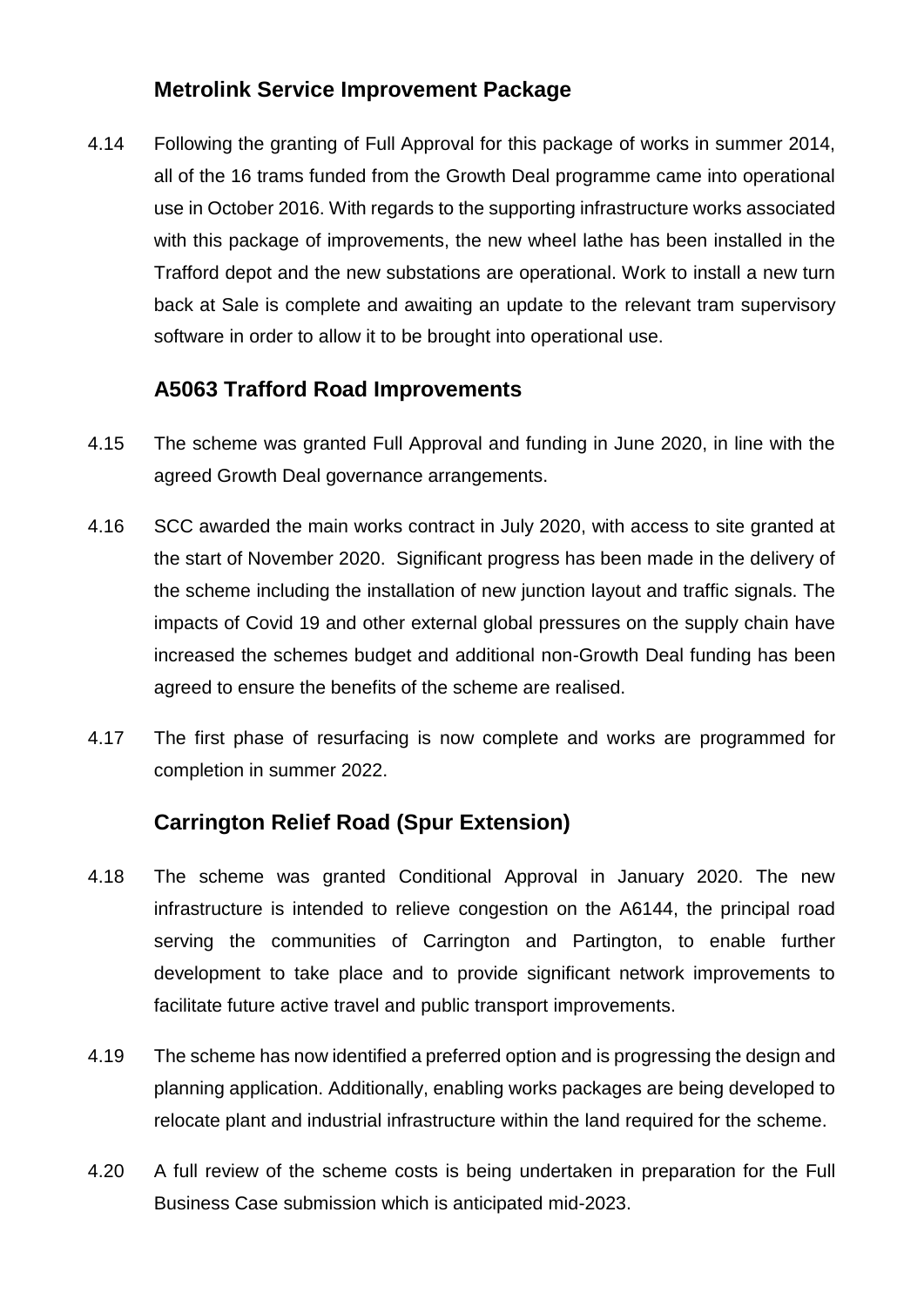## **Oldham Town Centre Regeneration and Connectivity**

- 4.21 Oldham Council has developed the programme for this Growth Deal 3 scheme, which is made up of a series of minor highway and public realm enhancement projects, each with a value of less than £5 million. These projects are being delivered through a phased approval and delivery approach under the Growth Deal Minor Scheme Governance arrangements, as previously agreed, and in line with the approach being adopted for Salford Bolton Network Improvement programme. Full Approval has now been achieved for all three packages.
- 4.22 The first package was successfully completed in spring 2021. The remaining two sites are being delivered by Oldham Council through a Strategic Partnership Arrangement and commenced in spring 2022. All works are currently forecast to be complete by summer 2023.

## **Financial Update**

- 4.23 The full Growth Deal funding grant was confirmed as spent to 31 March 2021. The projects which remain to be completed beyond March 2021 are being funded by utilising non-Growth Deal funding as set out in Section 2.3 above.
- 4.24 Work has continued with scheme promoters to ensure schedules and financial forecasts are regularly reviewed, and that risks and issues are identified and mitigated. Claims for the reimbursement of expended costs from scheme promoters are being processed on an ongoing basis, in line with the agreed Growth Deal Major Schemes Capital Programme Guidance.

# **5 Additional Priorities and Minor Works**

#### **Overview**

- 5.1 The Growth Deal 1, 2 and 3 Minor Works initiatives are being delivered by the 10 GM Local Authorities and the Growth Deal "Additional Priorities" initiatives are being delivered by TfGM.
- 5.2 The Minor Works programme is a package of 61 highways, public realm, cycling, walking and associated measures; with the identified interventions being very much focused on supporting economic growth. The Additional Priorities programme of 14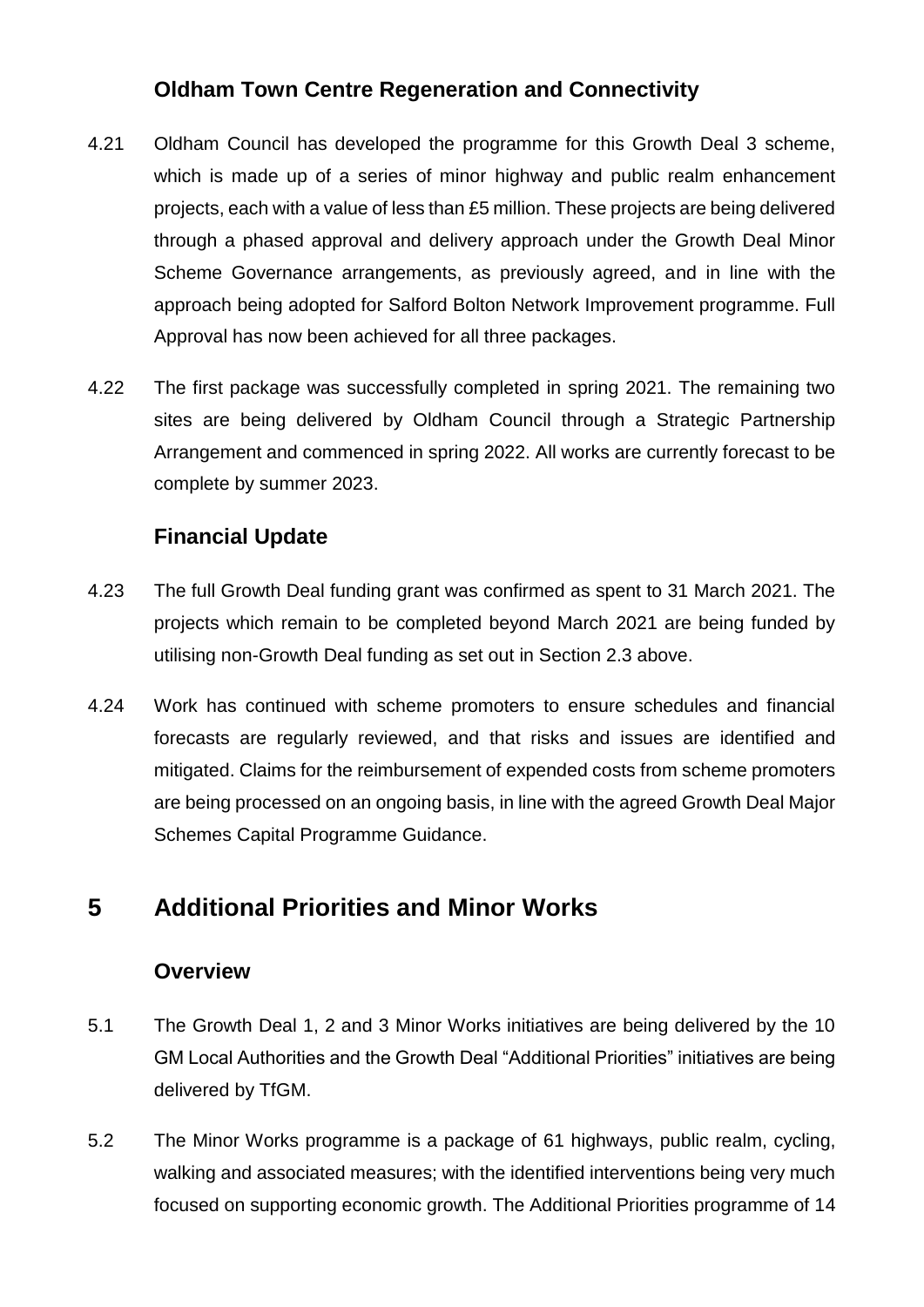initiatives focuses on rail, bus and Metrolink passenger improvements, multi-modal ticketing and highways (SCOOT / MOVA) enhancements.

- 5.3 Significant progress has been made in taking forward the Minor Works programme. 63 of the Minor Works and Additional Priority schemes are now fully complete with the remainder either in delivery or progressing towards approval.
- 5.4 72 mini-Business cases, with support from TfGM's programme management team, have now been approved by GM Transport Strategy Group (TSG). The remaining 3 schemes are either in review or require further development before they can be considered for approval.
- 5.5 It is anticipated that all of the Minor Works and Additional Priorities schemes will be completed by the end of the current financial year.

## **Financial Update**

5.6 The Additional Priorities and Minor Works programme was confirmed as spent to 31 March 2021. The projects which remain to be completed beyond March 2021 are being funded by utilising non-Growth Deal funding as set out in Section 2.3 above.

## **6 Non-Transport Update**

- 6.1 GMCA's Skills Capital 2017-2020 Programme has now completed its commissioning. The £79 million programme has been allocated to fourteen FE Capital projects, ten of which are now complete and four of which are in delivery. The four ongoing projects are making significant progress towards completion and we have an established programme monitoring function in place to monitor the agreed outputs of our investments for the next 3-5 years, following completion.
- 6.2 Skills Capital delivery highlights to date include:
	- o Completion of an Advanced Skills Centre for Tameside College located within the Tameside one shared service centre, which was shortlisted for the GM Chamber of Commerce Building of the Year award in 2019.
	- o The creation of Future Skills 3, Salford City College based at Media City.
	- o Refurbishment of Wigan & Leigh College Pagefield and Leigh campus to create centres of excellence in Engineering, Construction, Digital and Creative.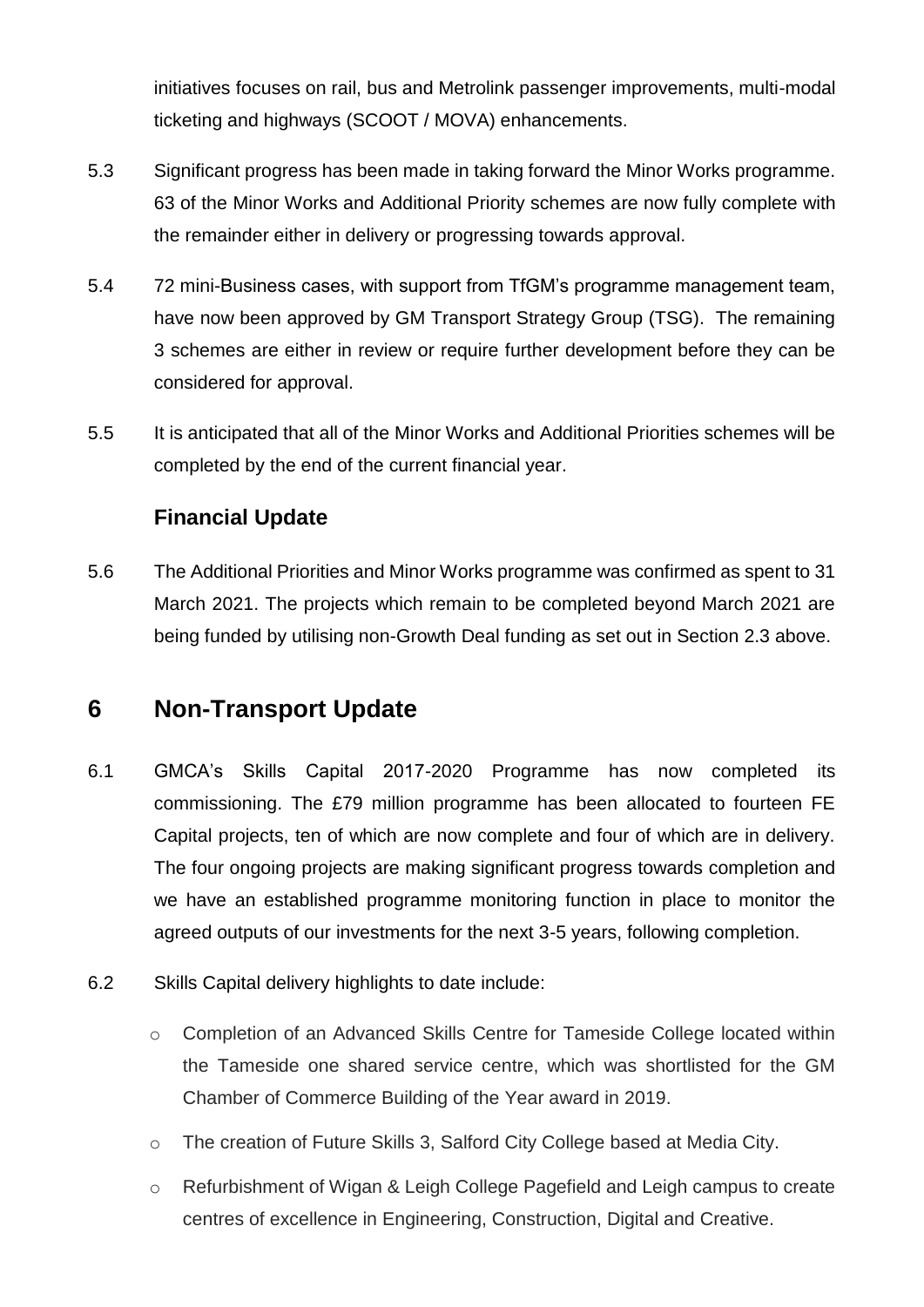- o Tameside College Construction centre is now complete and operational. The college hosted an opening ceremony in April 22 which was attended by GMCA. The centre has been designed in consultation with construction employers with aims to bridge the skills gap in the construction industry.
- o The Manchester College City Centre Campus Digital & Creative centre is progressing well in its delivery and building handover is expected in June 22. The College's part refurbished/ part new build Openshaw Campus is complete and hosted an official opening in December 21. The remaining elements of the College's wider estates transformation programme are making good progress towards completion in time for the new academic year.
- o Construction and building handover completed on Oldham College's Construction Centre in March 21 and the facility has been in use since the start of the academic year in September 21.
- o Bury College campus improvement works completed in April 21. Site works are also progressing on the new Bury College health innovation STEM centre following planning permission being granted in September 21.
- o Work is progressing on the final round 3 project, Hopwood Hall Engineering Centre, with full planning permission granted in September 21. The project cost has increased post tender, however, this has been approved and will be funded from the college's own cash reserves. GMCA attended a launch event for the centre in March 22.
- 6.3 Economic Development & Regeneration (ED & R) Projects includes a portfolio of thirteen varied projects such as University capital projects, Life Sciences, Productivity Programme, Cyber Innovation Hub, housing and commercial business investment. Nine projects are now complete and four are in delivery. The four ongoing projects are making significant progress towards completion and we have an established programme monitoring function in place to monitor the agreed outputs of our investments over the next 3-5 years, following completion.
	- 6.4 ED & R Delivery highlights to date include:
		- o Investment in equipment at the University of Manchester Graphene Engineering Innovation Centre (GEIC) to support industry led development of graphene applications in partnership with academics.